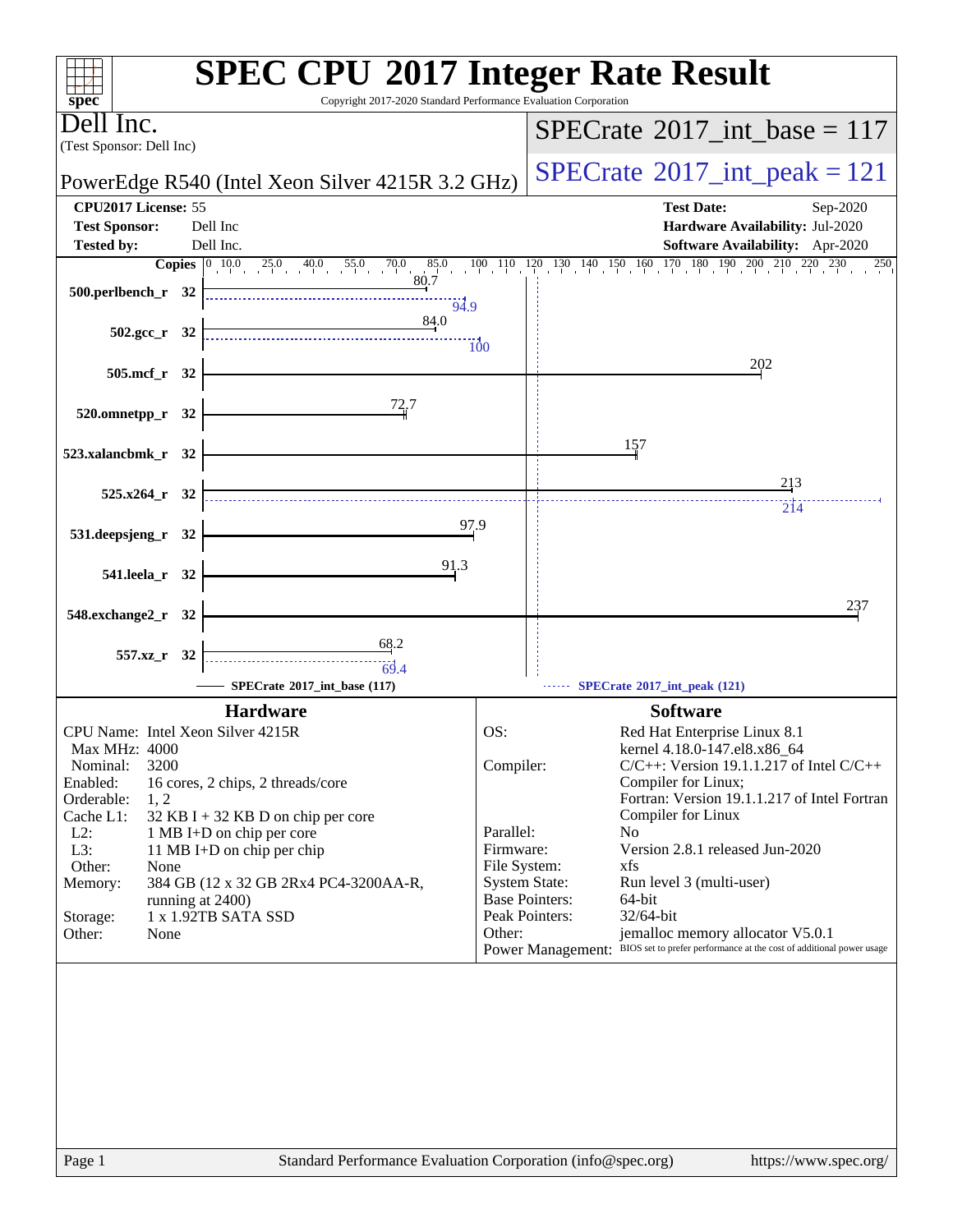Copyright 2017-2020 Standard Performance Evaluation Corporation

Dell Inc.

**[spec](http://www.spec.org/)**

 $\pm\pm\prime$ 

(Test Sponsor: Dell Inc)

### $SPECTate$ <sup>®</sup>[2017\\_int\\_base =](http://www.spec.org/auto/cpu2017/Docs/result-fields.html#SPECrate2017intbase) 117

PowerEdge R540 (Intel Xeon Silver 4215R 3.2 GHz)  $\left|$  [SPECrate](http://www.spec.org/auto/cpu2017/Docs/result-fields.html#SPECrate2017intpeak)<sup>®</sup>[2017\\_int\\_peak = 1](http://www.spec.org/auto/cpu2017/Docs/result-fields.html#SPECrate2017intpeak)21

**[Tested by:](http://www.spec.org/auto/cpu2017/Docs/result-fields.html#Testedby)** Dell Inc. **[Software Availability:](http://www.spec.org/auto/cpu2017/Docs/result-fields.html#SoftwareAvailability)** Apr-2020

**[CPU2017 License:](http://www.spec.org/auto/cpu2017/Docs/result-fields.html#CPU2017License)** 55 **[Test Date:](http://www.spec.org/auto/cpu2017/Docs/result-fields.html#TestDate)** Sep-2020 **[Test Sponsor:](http://www.spec.org/auto/cpu2017/Docs/result-fields.html#TestSponsor)** Dell Inc **[Hardware Availability:](http://www.spec.org/auto/cpu2017/Docs/result-fields.html#HardwareAvailability)** Jul-2020

#### **[Results Table](http://www.spec.org/auto/cpu2017/Docs/result-fields.html#ResultsTable)**

|                                          | <b>Base</b>   |                |       |                |       | <b>Peak</b>    |       |               |                |              |                |              |                |              |
|------------------------------------------|---------------|----------------|-------|----------------|-------|----------------|-------|---------------|----------------|--------------|----------------|--------------|----------------|--------------|
| <b>Benchmark</b>                         | <b>Copies</b> | <b>Seconds</b> | Ratio | <b>Seconds</b> | Ratio | <b>Seconds</b> | Ratio | <b>Copies</b> | <b>Seconds</b> | <b>Ratio</b> | <b>Seconds</b> | <b>Ratio</b> | <b>Seconds</b> | <b>Ratio</b> |
| $500.$ perlbench_r                       | 32            | <u>631</u>     | 80.7  | 628            | 81.2  |                |       | 32            | 536            | 95.0         | 537            | 94.9         |                |              |
| $502.\text{sec}$                         | 32            | 537            | 84.3  | 539            | 84.0  |                |       | 32            | 452            | 100          | 453            | <b>100</b>   |                |              |
| $505$ .mcf r                             | 32            | 256            | 202   | 256            | 202   |                |       | 32            | 256            | 202          | 256            | 202          |                |              |
| 520.omnetpp_r                            | 32            | 578            | 72.7  | 570            | 73.7  |                |       | 32            | 578            | 72.7         | 570            | 73.7         |                |              |
| 523.xalancbmk r                          | 32            | <u>216</u>     | 157   | 215            | 157   |                |       | 32            | 216            | <u>157</u>   | 215            | 157          |                |              |
| 525.x264 r                               | 32            | 263            | 213   | 263            | 213   |                |       | 32            | 228            | 245          | 262            | 214          |                |              |
| 531.deepsjeng_r                          | 32            | 374            | 97.9  | 375            | 97.9  |                |       | 32            | 374            | 97.9         | 375            | 97.9         |                |              |
| 541.leela r                              | 32            | 580            | 91.3  | 580            | 91.3  |                |       | 32            | 580            | 91.3         | 580            | 91.3         |                |              |
| 548.exchange2_r                          | 32            | 353            | 237   | 353            | 237   |                |       | 32            | 353            | 237          | 353            | 237          |                |              |
| $557.xz$ r                               | 32            | 506            | 68.4  | 507            | 68.2  |                |       | 32            | 497            | 69.5         | <u>498</u>     | 69.4         |                |              |
| $SPECrate^{\circ}2017$ int base =<br>117 |               |                |       |                |       |                |       |               |                |              |                |              |                |              |
| $SPECrate^{\circ}2017$ int peak =        |               |                | 121   |                |       |                |       |               |                |              |                |              |                |              |

Results appear in the [order in which they were run.](http://www.spec.org/auto/cpu2017/Docs/result-fields.html#RunOrder) Bold underlined text [indicates a median measurement.](http://www.spec.org/auto/cpu2017/Docs/result-fields.html#Median)

#### **[Compiler Notes](http://www.spec.org/auto/cpu2017/Docs/result-fields.html#CompilerNotes)**

The inconsistent Compiler version information under Compiler Version section is due to a discrepancy in Intel Compiler. The correct version of C/C++ compiler is: Version 19.1.1.217 Build 20200306 Compiler for Linux The correct version of Fortran compiler is: Version 19.1.1.217 Build 20200306 Compiler for Linux

#### **[Submit Notes](http://www.spec.org/auto/cpu2017/Docs/result-fields.html#SubmitNotes)**

 The numactl mechanism was used to bind copies to processors. The config file option 'submit' was used to generate numactl commands to bind each copy to a specific processor. For details, please see the config file.

### **[Operating System Notes](http://www.spec.org/auto/cpu2017/Docs/result-fields.html#OperatingSystemNotes)**

Stack size set to unlimited using "ulimit -s unlimited"

### **[Environment Variables Notes](http://www.spec.org/auto/cpu2017/Docs/result-fields.html#EnvironmentVariablesNotes)**

```
Environment variables set by runcpu before the start of the run:
LD_LIBRARY_PATH =
      "/home/cpu2017/lib/intel64:/home/cpu2017/lib/ia32:/home/cpu2017/je5.0.1-
      32"
MALLOC_CONF = "retain:true"
```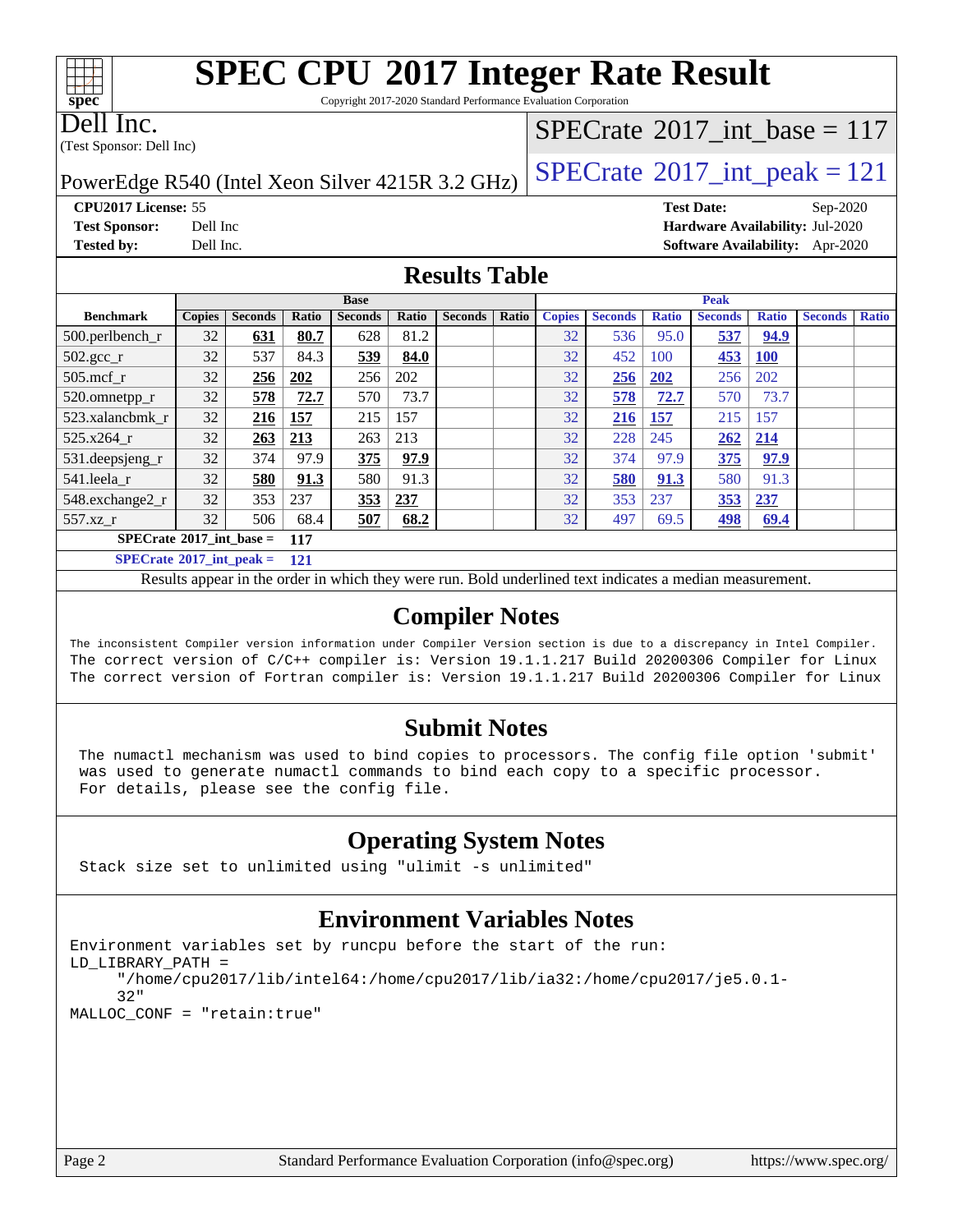Copyright 2017-2020 Standard Performance Evaluation Corporation

Dell Inc.

**[spec](http://www.spec.org/)**

 $+\,$ H

(Test Sponsor: Dell Inc)

 $SPECTate$ <sup>®</sup>[2017\\_int\\_base =](http://www.spec.org/auto/cpu2017/Docs/result-fields.html#SPECrate2017intbase) 117

PowerEdge R540 (Intel Xeon Silver 4215R 3.2 GHz)  $\left|$  [SPECrate](http://www.spec.org/auto/cpu2017/Docs/result-fields.html#SPECrate2017intpeak)<sup>®</sup>[2017\\_int\\_peak = 1](http://www.spec.org/auto/cpu2017/Docs/result-fields.html#SPECrate2017intpeak)21

**[CPU2017 License:](http://www.spec.org/auto/cpu2017/Docs/result-fields.html#CPU2017License)** 55 **[Test Date:](http://www.spec.org/auto/cpu2017/Docs/result-fields.html#TestDate)** Sep-2020

**[Test Sponsor:](http://www.spec.org/auto/cpu2017/Docs/result-fields.html#TestSponsor)** Dell Inc **[Hardware Availability:](http://www.spec.org/auto/cpu2017/Docs/result-fields.html#HardwareAvailability)** Jul-2020 **[Tested by:](http://www.spec.org/auto/cpu2017/Docs/result-fields.html#Testedby)** Dell Inc. **[Software Availability:](http://www.spec.org/auto/cpu2017/Docs/result-fields.html#SoftwareAvailability)** Apr-2020

#### **[General Notes](http://www.spec.org/auto/cpu2017/Docs/result-fields.html#GeneralNotes)**

Page 3 Standard Performance Evaluation Corporation [\(info@spec.org\)](mailto:info@spec.org) <https://www.spec.org/> Binaries compiled on a system with 1x Intel Core i9-7980XE CPU + 64GB RAM memory using Redhat Enterprise Linux 8.0 NA: The test sponsor attests, as of date of publication, that CVE-2017-5754 (Meltdown) is mitigated in the system as tested and documented. Yes: The test sponsor attests, as of date of publication, that CVE-2017-5753 (Spectre variant 1) is mitigated in the system as tested and documented. Yes: The test sponsor attests, as of date of publication, that CVE-2017-5715 (Spectre variant 2) is mitigated in the system as tested and documented. jemalloc, a general purpose malloc implementation built with the RedHat Enterprise 7.5, and the system compiler gcc 4.8.5 sources available from jemalloc.net or<https://github.com/jemalloc/jemalloc/releases> **[Platform Notes](http://www.spec.org/auto/cpu2017/Docs/result-fields.html#PlatformNotes)** BIOS settings: Virtualization Technology disabled System Profile set to Custom CPU Performance set to Maximum Performance C States set to Autonomous C1E disabled Uncore Frequency set to Dynamic Energy Efficiency Policy set to Performance Memory Patrol Scrub set to standard Logical Processor enabled CPU Interconnect Bus Link Power Management disabled PCI ASPM L1 Link Power Management disabled UPI Prefetch enabled LLC Prefetch disabled Dead Line LLC Alloc enabled Directory AtoS disabled Sysinfo program /home/cpu2017/bin/sysinfo Rev: r6365 of 2019-08-21 295195f888a3d7edb1e6e46a485a0011 running on localhost.localdomain Wed Sep 23 08:42:34 2020 SUT (System Under Test) info as seen by some common utilities. For more information on this section, see <https://www.spec.org/cpu2017/Docs/config.html#sysinfo> From /proc/cpuinfo model name : Intel(R) Xeon(R) Silver 4215R CPU @ 3.20GHz 2 "physical id"s (chips) 32 "processors" cores, siblings (Caution: counting these is hw and system dependent. The following excerpts from /proc/cpuinfo might not be reliable. Use with caution.) cpu cores : 8 **(Continued on next page)**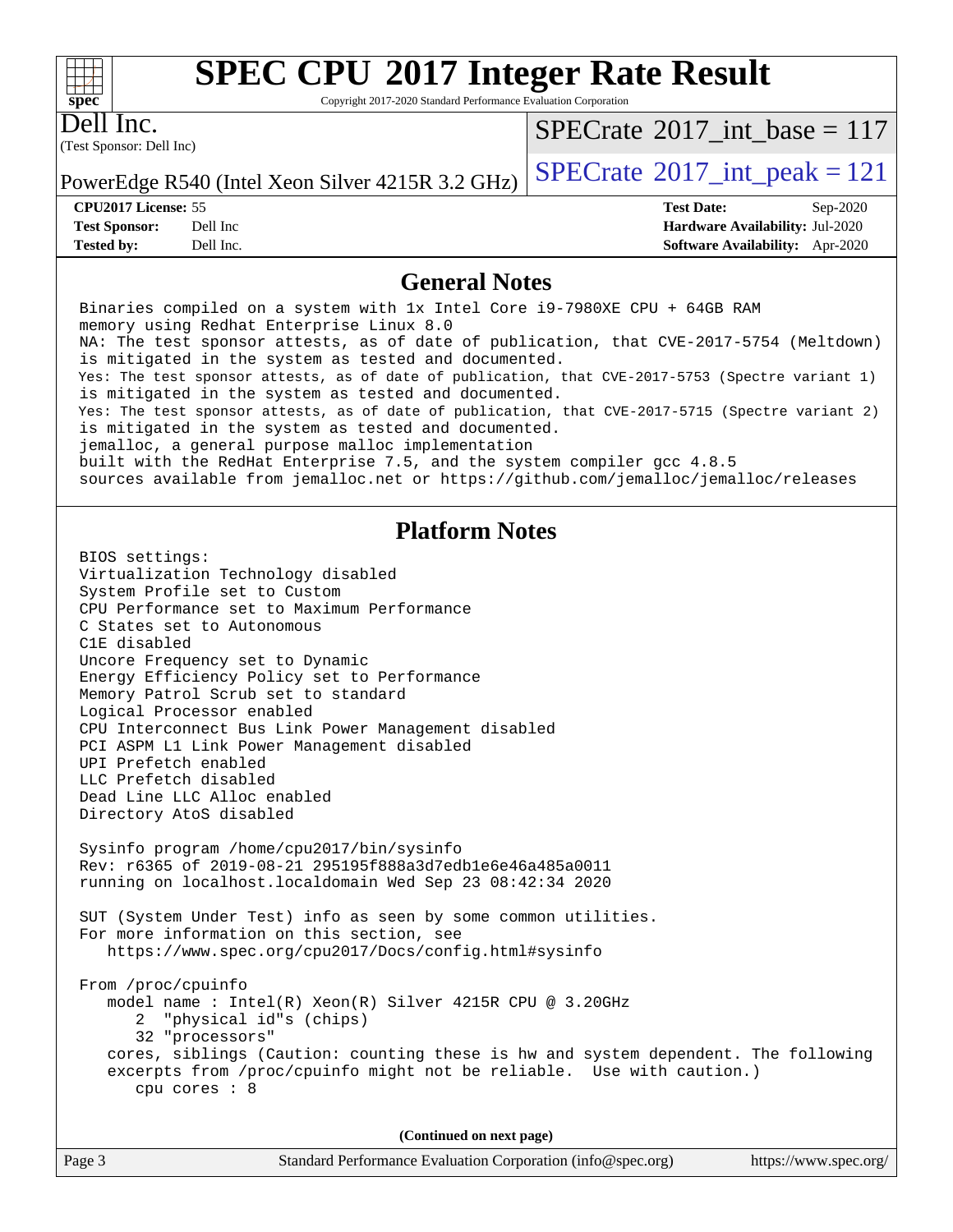| $spec^*$          |                                                                                                                                                                        |                                                   |  | Copyright 2017-2020 Standard Performance Evaluation Corporation                      |                                         |                   |                                 |  |
|-------------------|------------------------------------------------------------------------------------------------------------------------------------------------------------------------|---------------------------------------------------|--|--------------------------------------------------------------------------------------|-----------------------------------------|-------------------|---------------------------------|--|
| Dell Inc.         |                                                                                                                                                                        |                                                   |  |                                                                                      | $SPECrate^{\circ}2017\_int\_base = 117$ |                   |                                 |  |
|                   | (Test Sponsor: Dell Inc)                                                                                                                                               |                                                   |  |                                                                                      |                                         |                   |                                 |  |
|                   |                                                                                                                                                                        |                                                   |  | PowerEdge R540 (Intel Xeon Silver 4215R 3.2 GHz)                                     | $SPECTate@2017_int\_peak = 121$         |                   |                                 |  |
|                   | CPU2017 License: 55                                                                                                                                                    |                                                   |  |                                                                                      |                                         | <b>Test Date:</b> | Sep-2020                        |  |
|                   | <b>Test Sponsor:</b>                                                                                                                                                   | Dell Inc                                          |  |                                                                                      |                                         |                   | Hardware Availability: Jul-2020 |  |
| <b>Tested by:</b> |                                                                                                                                                                        | Dell Inc.                                         |  |                                                                                      |                                         |                   | Software Availability: Apr-2020 |  |
|                   |                                                                                                                                                                        |                                                   |  |                                                                                      |                                         |                   |                                 |  |
|                   |                                                                                                                                                                        |                                                   |  | <b>Platform Notes (Continued)</b>                                                    |                                         |                   |                                 |  |
|                   |                                                                                                                                                                        | siblings : 16                                     |  |                                                                                      |                                         |                   |                                 |  |
|                   |                                                                                                                                                                        |                                                   |  | physical 0: cores 0 1 2 3 4 5 6 7                                                    |                                         |                   |                                 |  |
|                   |                                                                                                                                                                        |                                                   |  | physical 1: cores 0 1 2 3 4 5 6 7                                                    |                                         |                   |                                 |  |
|                   | From 1scpu:                                                                                                                                                            |                                                   |  |                                                                                      |                                         |                   |                                 |  |
|                   |                                                                                                                                                                        | Architecture:                                     |  | x86 64                                                                               |                                         |                   |                                 |  |
|                   |                                                                                                                                                                        | $CPU$ op-mode( $s$ ):                             |  | $32$ -bit, $64$ -bit                                                                 |                                         |                   |                                 |  |
|                   |                                                                                                                                                                        | Byte Order:                                       |  | Little Endian                                                                        |                                         |                   |                                 |  |
|                   | CPU(s):                                                                                                                                                                |                                                   |  | 32                                                                                   |                                         |                   |                                 |  |
|                   |                                                                                                                                                                        | On-line CPU(s) list: $0-31$                       |  |                                                                                      |                                         |                   |                                 |  |
|                   |                                                                                                                                                                        | Thread( $s$ ) per core:                           |  | 2                                                                                    |                                         |                   |                                 |  |
|                   |                                                                                                                                                                        | Core(s) per socket:                               |  | 8                                                                                    |                                         |                   |                                 |  |
|                   | Socket(s):                                                                                                                                                             |                                                   |  | 2                                                                                    |                                         |                   |                                 |  |
|                   | Vendor ID:                                                                                                                                                             | NUMA $node(s):$                                   |  | 2<br>GenuineIntel                                                                    |                                         |                   |                                 |  |
|                   |                                                                                                                                                                        | CPU family:                                       |  | 6                                                                                    |                                         |                   |                                 |  |
|                   | Model:                                                                                                                                                                 |                                                   |  | 85                                                                                   |                                         |                   |                                 |  |
|                   |                                                                                                                                                                        | Model name:                                       |  | $Intel(R) Xeon(R) Silver 4215R CPU @ 3.20GHz$                                        |                                         |                   |                                 |  |
|                   | Stepping:                                                                                                                                                              |                                                   |  | 7                                                                                    |                                         |                   |                                 |  |
|                   | CPU MHz:                                                                                                                                                               |                                                   |  | 1505.205                                                                             |                                         |                   |                                 |  |
|                   |                                                                                                                                                                        | $CPU$ max $MHz:$                                  |  | 4000.0000                                                                            |                                         |                   |                                 |  |
|                   |                                                                                                                                                                        | CPU min MHz:                                      |  | 1000.0000                                                                            |                                         |                   |                                 |  |
|                   | BogoMIPS:                                                                                                                                                              |                                                   |  | 6400.00                                                                              |                                         |                   |                                 |  |
|                   |                                                                                                                                                                        | Virtualization:                                   |  | VT-x                                                                                 |                                         |                   |                                 |  |
|                   | Lld cache:                                                                                                                                                             |                                                   |  | 32K                                                                                  |                                         |                   |                                 |  |
|                   | Lli cache:                                                                                                                                                             |                                                   |  | 32K                                                                                  |                                         |                   |                                 |  |
|                   | L2 cache:<br>L3 cache:                                                                                                                                                 |                                                   |  | 1024K<br>11264K                                                                      |                                         |                   |                                 |  |
|                   |                                                                                                                                                                        | NUMA $node0$ $CPU(s)$ :                           |  | 0, 2, 4, 6, 8, 10, 12, 14, 16, 18, 20, 22, 24, 26, 28, 30                            |                                         |                   |                                 |  |
|                   |                                                                                                                                                                        | NUMA $node1$ $CPU(s)$ :                           |  | 1, 3, 5, 7, 9, 11, 13, 15, 17, 19, 21, 23, 25, 27, 29, 31                            |                                         |                   |                                 |  |
|                   | Flagg:                                                                                                                                                                 |                                                   |  | fpu vme de pse tsc msr pae mce cx8 apic sep mtrr pge mca cmov                        |                                         |                   |                                 |  |
|                   |                                                                                                                                                                        |                                                   |  | pat pse36 clflush dts acpi mmx fxsr sse sse2 ss ht tm pbe syscall nx pdpelgb rdtscp  |                                         |                   |                                 |  |
|                   |                                                                                                                                                                        |                                                   |  | lm constant_tsc art arch_perfmon pebs bts rep_good nopl xtopology nonstop_tsc cpuid  |                                         |                   |                                 |  |
|                   |                                                                                                                                                                        |                                                   |  | aperfmperf pni pclmulqdq dtes64 monitor ds_cpl vmx smx est tm2 ssse3 sdbg fma cx16   |                                         |                   |                                 |  |
|                   |                                                                                                                                                                        |                                                   |  | xtpr pdcm pcid dca sse4_1 sse4_2 x2apic movbe popcnt tsc_deadline_timer aes xsave    |                                         |                   |                                 |  |
|                   |                                                                                                                                                                        |                                                   |  | avx f16c rdrand lahf_lm abm 3dnowprefetch cpuid_fault epb cat_13 cdp_13              |                                         |                   |                                 |  |
|                   | invpcid_single intel_ppin ssbd mba ibrs ibpb stibp ibrs_enhanced tpr_shadow vnmi                                                                                       |                                                   |  |                                                                                      |                                         |                   |                                 |  |
|                   | flexpriority ept vpid fsgsbase tsc_adjust bmil hle avx2 smep bmi2 erms invpcid rtm                                                                                     |                                                   |  |                                                                                      |                                         |                   |                                 |  |
|                   | cqm mpx rdt_a avx512f avx512dq rdseed adx smap clflushopt clwb intel_pt avx512cd                                                                                       |                                                   |  |                                                                                      |                                         |                   |                                 |  |
|                   | avx512bw avx512vl xsaveopt xsavec xgetbv1 xsaves cqm_llc cqm_occup_llc cqm_mbm_total<br>cqm_mbm_local dtherm ida arat pln pts pku ospke avx512_vnni md_clear flush_l1d |                                                   |  |                                                                                      |                                         |                   |                                 |  |
|                   |                                                                                                                                                                        | arch_capabilities                                 |  |                                                                                      |                                         |                   |                                 |  |
|                   |                                                                                                                                                                        | /proc/cpuinfo cache data<br>cache size : 11264 KB |  |                                                                                      |                                         |                   |                                 |  |
|                   |                                                                                                                                                                        |                                                   |  | From numactl --hardware WARNING: a numactl 'node' might or might not correspond to a |                                         |                   |                                 |  |
|                   |                                                                                                                                                                        |                                                   |  | (Continued on next page)                                                             |                                         |                   |                                 |  |
|                   |                                                                                                                                                                        |                                                   |  |                                                                                      |                                         |                   |                                 |  |

Copyright 2017-2020 Standard Performance Evaluation Corporation

Page 4 Standard Performance Evaluation Corporation [\(info@spec.org\)](mailto:info@spec.org) <https://www.spec.org/>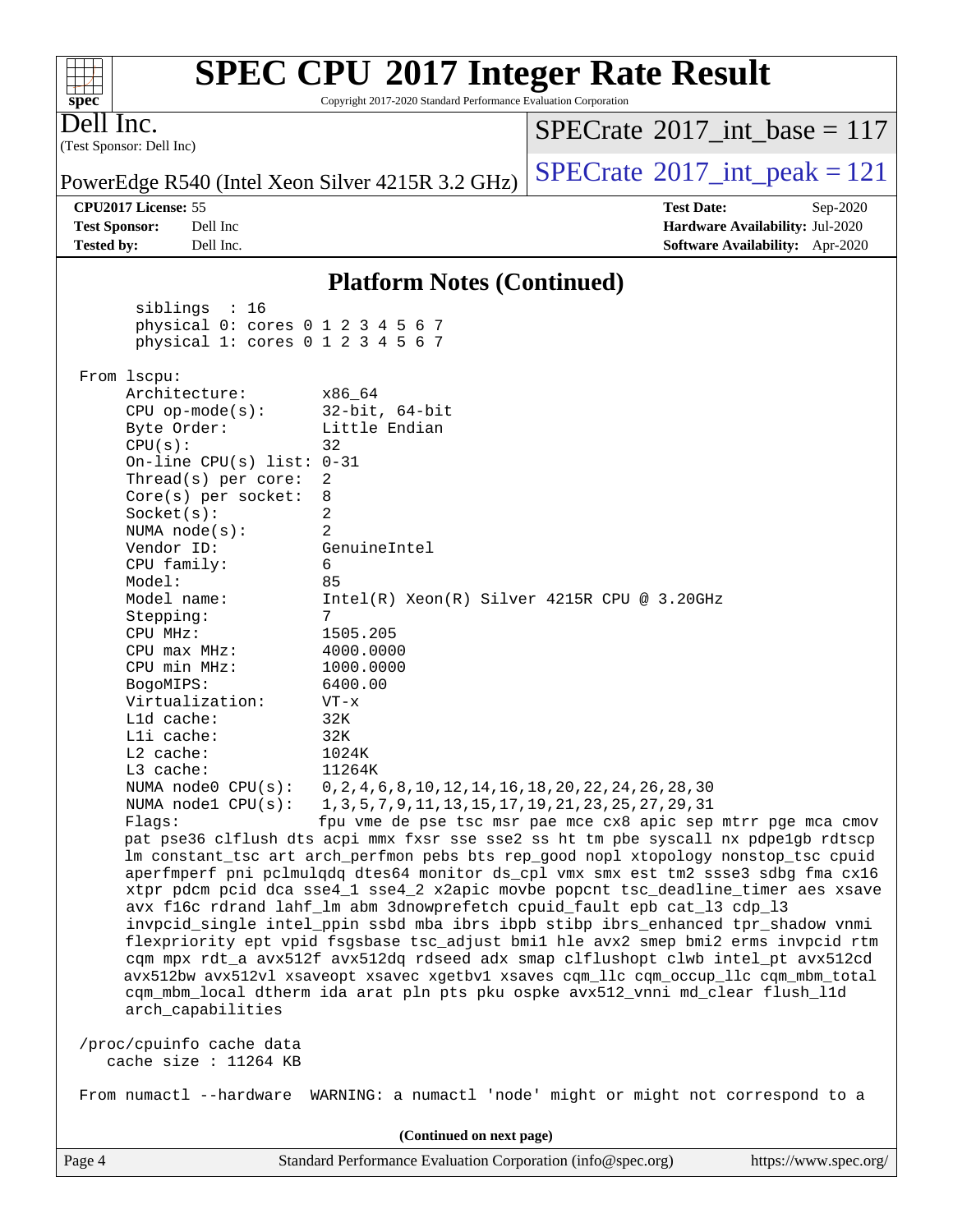Copyright 2017-2020 Standard Performance Evaluation Corporation

Dell Inc.

**[spec](http://www.spec.org/)**

 $+\ +$ 

(Test Sponsor: Dell Inc)

 $SPECTate$ <sup>®</sup>[2017\\_int\\_base =](http://www.spec.org/auto/cpu2017/Docs/result-fields.html#SPECrate2017intbase) 117

PowerEdge R540 (Intel Xeon Silver 4215R 3.2 GHz)  $\left|$  [SPECrate](http://www.spec.org/auto/cpu2017/Docs/result-fields.html#SPECrate2017intpeak)<sup>®</sup>[2017\\_int\\_peak = 1](http://www.spec.org/auto/cpu2017/Docs/result-fields.html#SPECrate2017intpeak)21

**[Test Sponsor:](http://www.spec.org/auto/cpu2017/Docs/result-fields.html#TestSponsor)** Dell Inc **[Hardware Availability:](http://www.spec.org/auto/cpu2017/Docs/result-fields.html#HardwareAvailability)** Jul-2020 **[Tested by:](http://www.spec.org/auto/cpu2017/Docs/result-fields.html#Testedby)** Dell Inc. **[Software Availability:](http://www.spec.org/auto/cpu2017/Docs/result-fields.html#SoftwareAvailability)** Apr-2020

**[CPU2017 License:](http://www.spec.org/auto/cpu2017/Docs/result-fields.html#CPU2017License)** 55 **[Test Date:](http://www.spec.org/auto/cpu2017/Docs/result-fields.html#TestDate)** Sep-2020

### **[Platform Notes \(Continued\)](http://www.spec.org/auto/cpu2017/Docs/result-fields.html#PlatformNotes)**

 physical chip. available: 2 nodes (0-1) node 0 cpus: 0 2 4 6 8 10 12 14 16 18 20 22 24 26 28 30 node 0 size: 192074 MB node 0 free: 191226 MB node 1 cpus: 1 3 5 7 9 11 13 15 17 19 21 23 25 27 29 31 node 1 size: 193506 MB node 1 free: 192570 MB node distances: node 0 1 0: 10 21 1: 21 10 From /proc/meminfo MemTotal: 394835328 kB HugePages\_Total: 0 Hugepagesize: 2048 kB From /etc/\*release\* /etc/\*version\* os-release: NAME="Red Hat Enterprise Linux" VERSION="8.1 (Ootpa)" ID="rhel" ID\_LIKE="fedora" VERSION\_ID="8.1" PLATFORM\_ID="platform:el8" PRETTY\_NAME="Red Hat Enterprise Linux 8.1 (Ootpa)" ANSI\_COLOR="0;31" redhat-release: Red Hat Enterprise Linux release 8.1 (Ootpa) system-release: Red Hat Enterprise Linux release 8.1 (Ootpa) system-release-cpe: cpe:/o:redhat:enterprise\_linux:8.1:ga uname -a: Linux localhost.localdomain 4.18.0-147.el8.x86\_64 #1 SMP Thu Sep 26 15:52:44 UTC 2019 x86\_64 x86\_64 x86\_64 GNU/Linux Kernel self-reported vulnerability status: CVE-2018-3620 (L1 Terminal Fault): Not affected Microarchitectural Data Sampling: Not affected CVE-2017-5754 (Meltdown): Not affected CVE-2018-3639 (Speculative Store Bypass): Mitigation: Speculative Store Bypass disabled via prctl and seccomp CVE-2017-5753 (Spectre variant 1): Mitigation: usercopy/swapgs barriers and \_\_user pointer sanitization CVE-2017-5715 (Spectre variant 2): Mitigation: Enhanced IBRS, IBPB: conditional, RSB filling **(Continued on next page)**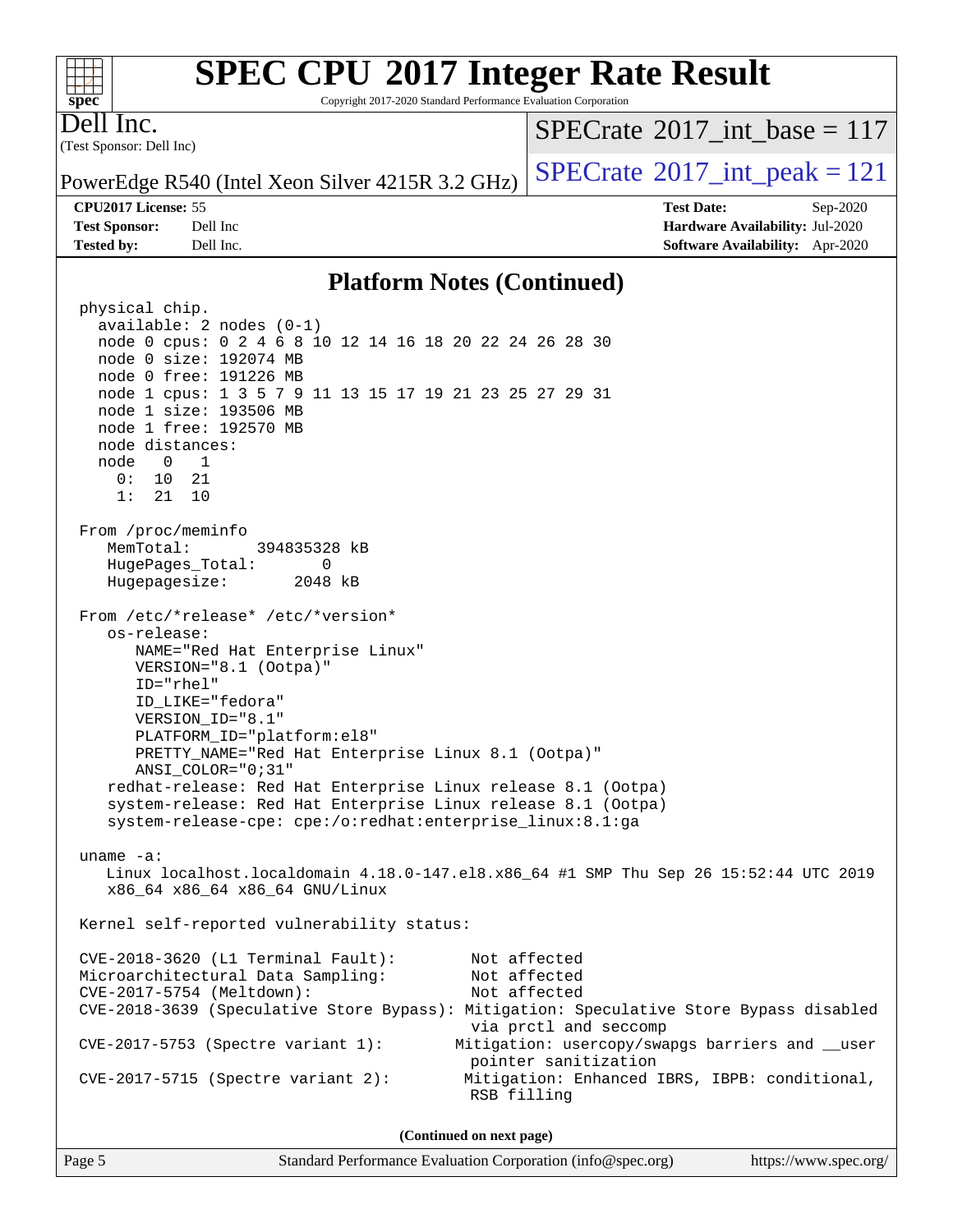Copyright 2017-2020 Standard Performance Evaluation Corporation

(Test Sponsor: Dell Inc) Dell Inc.

**[spec](http://www.spec.org/)**

 $+\ +$ 

 $SPECTate$ <sup>®</sup>[2017\\_int\\_base =](http://www.spec.org/auto/cpu2017/Docs/result-fields.html#SPECrate2017intbase) 117

PowerEdge R540 (Intel Xeon Silver 4215R 3.2 GHz)  $\left|$  [SPECrate](http://www.spec.org/auto/cpu2017/Docs/result-fields.html#SPECrate2017intpeak)<sup>®</sup>[2017\\_int\\_peak = 1](http://www.spec.org/auto/cpu2017/Docs/result-fields.html#SPECrate2017intpeak)21

**[Tested by:](http://www.spec.org/auto/cpu2017/Docs/result-fields.html#Testedby)** Dell Inc. **[Software Availability:](http://www.spec.org/auto/cpu2017/Docs/result-fields.html#SoftwareAvailability)** Apr-2020

**[CPU2017 License:](http://www.spec.org/auto/cpu2017/Docs/result-fields.html#CPU2017License)** 55 **[Test Date:](http://www.spec.org/auto/cpu2017/Docs/result-fields.html#TestDate)** Sep-2020 **[Test Sponsor:](http://www.spec.org/auto/cpu2017/Docs/result-fields.html#TestSponsor)** Dell Inc **[Hardware Availability:](http://www.spec.org/auto/cpu2017/Docs/result-fields.html#HardwareAvailability)** Jul-2020

### **[Platform Notes \(Continued\)](http://www.spec.org/auto/cpu2017/Docs/result-fields.html#PlatformNotes)**

run-level 3 Sep 23 08:33 last=5

 SPEC is set to: /home/cpu2017 Filesystem Type Size Used Avail Use% Mounted on /dev/mapper/rhel-home xfs 1.7T 23G 1.7T 2% /home

 From /sys/devices/virtual/dmi/id BIOS: Dell Inc. 2.8.1 06/30/2020

 Vendor: Dell Inc. Product: PowerEdge R440 Product Family: PowerEdge Serial: F9TD613

 Additional information from dmidecode follows. WARNING: Use caution when you interpret this section. The 'dmidecode' program reads system data which is "intended to allow hardware to be accurately determined", but the intent may not be met, as there are frequent changes to hardware, firmware, and the "DMTF SMBIOS" standard. Memory:

 12x 002C069D002C 36ASF4G72PZ-3G2E2 32 GB 2 rank 3200 4x Not Specified Not Specified

 (End of data from sysinfo program) Memory running at 2400

### **[Compiler Version Notes](http://www.spec.org/auto/cpu2017/Docs/result-fields.html#CompilerVersionNotes)**

| C      | $502.\text{qcc r (peak)}$                                                                                    |                       |
|--------|--------------------------------------------------------------------------------------------------------------|-----------------------|
|        |                                                                                                              |                       |
|        | Intel(R) C Compiler for applications running on IA-32, Version 2021.1 NextGen<br>Build 20200304              |                       |
|        | Copyright (C) 1985-2020 Intel Corporation. All rights reserved.                                              |                       |
|        |                                                                                                              |                       |
| C      | 500.perlbench $r(base)$ 502.qcc $r(base)$ 505.mcf $r(base, peak)$<br>$525.x264_r(base, peak) 557.xz_r(base)$ |                       |
|        | Intel(R) C Compiler for applications running on Intel(R) $64$ , Version 2021.1<br>NextGen Build 20200304     |                       |
|        | Copyright (C) 1985-2020 Intel Corporation. All rights reserved.                                              |                       |
|        |                                                                                                              |                       |
| C      | 500.perlbench $r(\text{peak})$ 557.xz $r(\text{peak})$                                                       |                       |
|        | (Continued on next page)                                                                                     |                       |
| Page 6 | Standard Performance Evaluation Corporation (info@spec.org)                                                  | https://www.spec.org/ |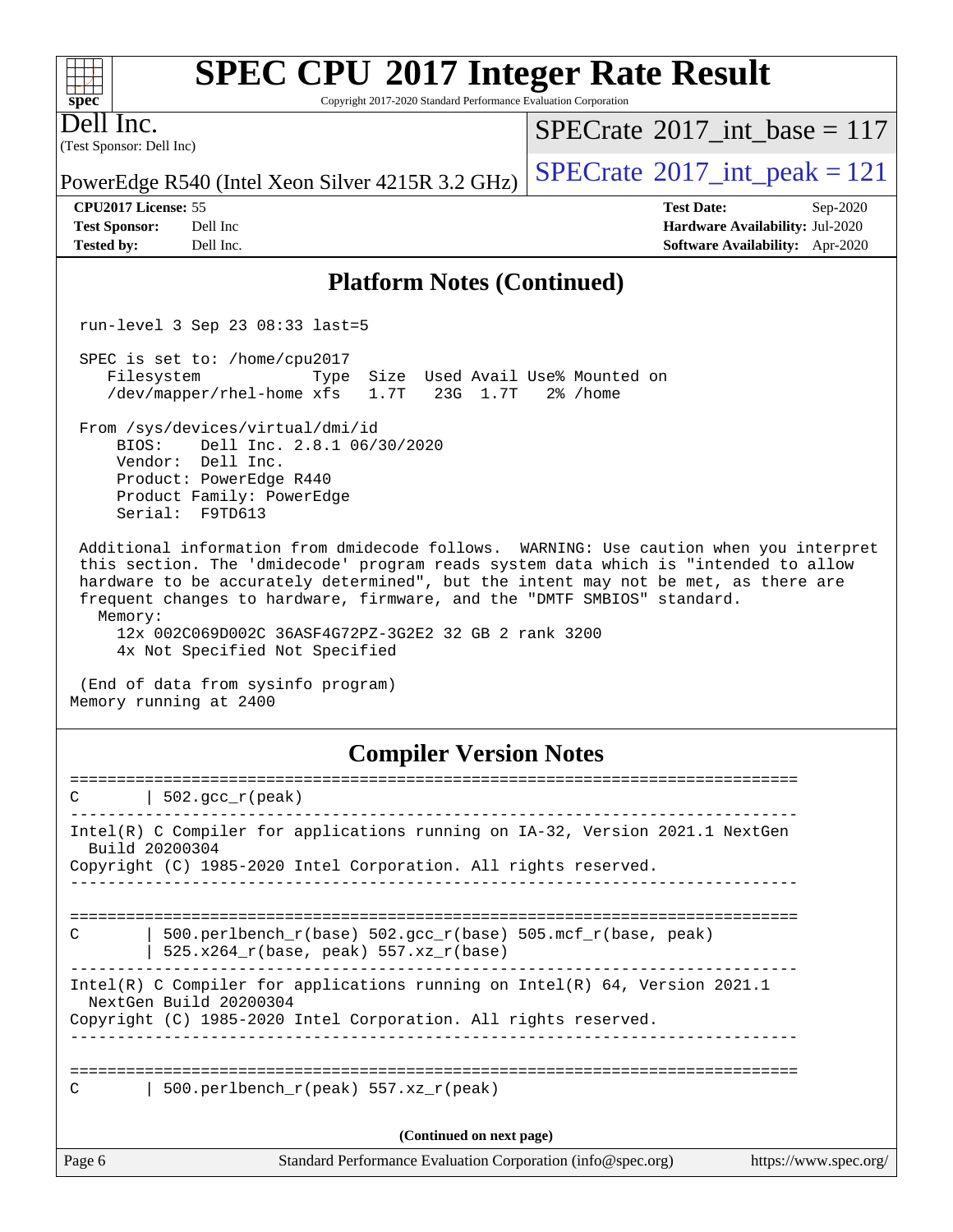Copyright 2017-2020 Standard Performance Evaluation Corporation

(Test Sponsor: Dell Inc) Dell Inc.

**[spec](http://www.spec.org/)**

 $\color{red} \dashv \dashv \color{red} \dashv$ 

 $SPECrate$ <sup>®</sup>[2017\\_int\\_base =](http://www.spec.org/auto/cpu2017/Docs/result-fields.html#SPECrate2017intbase) 117

PowerEdge R540 (Intel Xeon Silver 4215R 3.2 GHz)  $\left|$  [SPECrate](http://www.spec.org/auto/cpu2017/Docs/result-fields.html#SPECrate2017intpeak)®[2017\\_int\\_peak = 1](http://www.spec.org/auto/cpu2017/Docs/result-fields.html#SPECrate2017intpeak)21

**[CPU2017 License:](http://www.spec.org/auto/cpu2017/Docs/result-fields.html#CPU2017License)** 55 **[Test Date:](http://www.spec.org/auto/cpu2017/Docs/result-fields.html#TestDate)** Sep-2020 **[Test Sponsor:](http://www.spec.org/auto/cpu2017/Docs/result-fields.html#TestSponsor)** Dell Inc **[Hardware Availability:](http://www.spec.org/auto/cpu2017/Docs/result-fields.html#HardwareAvailability)** Jul-2020 **[Tested by:](http://www.spec.org/auto/cpu2017/Docs/result-fields.html#Testedby)** Dell Inc. **[Software Availability:](http://www.spec.org/auto/cpu2017/Docs/result-fields.html#SoftwareAvailability)** Apr-2020

### **[Compiler Version Notes \(Continued\)](http://www.spec.org/auto/cpu2017/Docs/result-fields.html#CompilerVersionNotes)**

| Page 7         | Standard Performance Evaluation Corporation (info@spec.org)                                                                                                                      | https://www.spec.org/ |
|----------------|----------------------------------------------------------------------------------------------------------------------------------------------------------------------------------|-----------------------|
|                | (Continued on next page)                                                                                                                                                         |                       |
|                | Intel(R) C Compiler for applications running on $Intel(R) 64$ , Version 2021.1<br>NextGen Build 20200304<br>Copyright (C) 1985-2020 Intel Corporation. All rights reserved.      |                       |
|                | 500.perlbench_r(base) 502.gcc_r(base) 505.mcf_r(base, peak)<br>525.x264_r(base, peak) 557.xz_r(base)                                                                             |                       |
| Build 20200304 | Copyright (C) 1985-2020 Intel Corporation. All rights reserved.                                                                                                                  |                       |
|                | Intel(R) C Compiler for applications running on IA-32, Version 2021.1 NextGen                                                                                                    |                       |
| C              | $  502.\text{gcc_r(peak)}$                                                                                                                                                       |                       |
|                | Intel(R) C Intel(R) 64 Compiler for applications running on Intel(R) 64,<br>Version 19.1.1.217 Build 20200306<br>Copyright (C) 1985-2020 Intel Corporation. All rights reserved. |                       |
| C              | 500.perlbench_r(peak) 557.xz_r(peak)                                                                                                                                             |                       |
|                | Copyright (C) 1985-2020 Intel Corporation. All rights reserved.                                                                                                                  |                       |
|                | Intel(R) C Compiler for applications running on $Intel(R) 64$ , Version 2021.1<br>NextGen Build 20200304                                                                         |                       |
| C              | 500.perlbench_r(base) 502.gcc_r(base) 505.mcf_r(base, peak)<br>$525.x264_r(base, peak) 557.xz_r(base)$                                                                           |                       |
| Build 20200304 | Intel(R) C Compiler for applications running on IA-32, Version 2021.1 NextGen<br>Copyright (C) 1985-2020 Intel Corporation. All rights reserved.                                 |                       |
| C              | $\vert$ 502.gcc_r(peak)                                                                                                                                                          |                       |
|                | <u>_______________</u>                                                                                                                                                           |                       |
|                | Intel(R) C Intel(R) 64 Compiler for applications running on Intel(R) 64,<br>Version 19.1.1.217 Build 20200306<br>Copyright (C) 1985-2020 Intel Corporation. All rights reserved. |                       |
|                |                                                                                                                                                                                  |                       |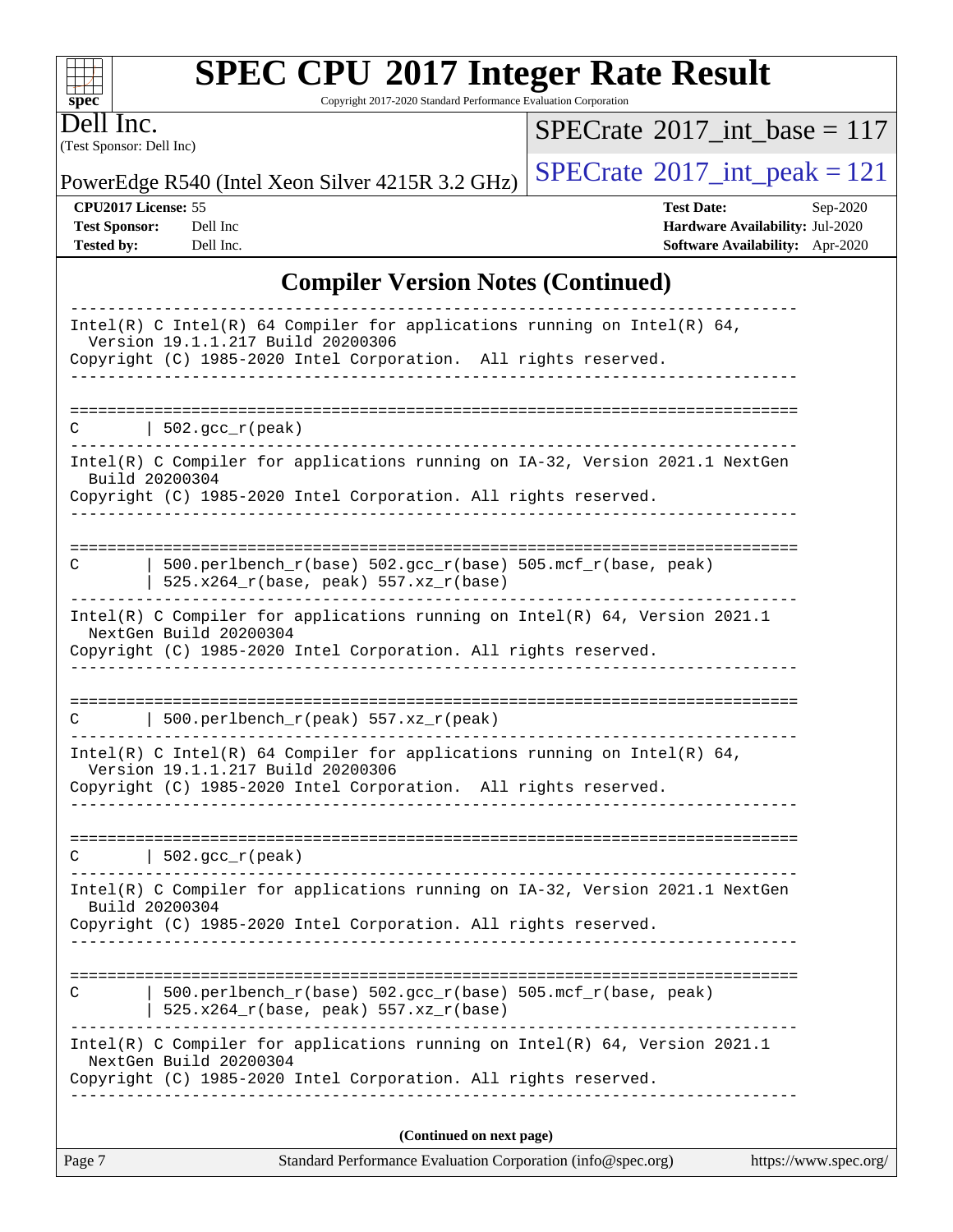Copyright 2017-2020 Standard Performance Evaluation Corporation

Dell Inc.

**[spec](http://www.spec.org/)**

 $+\ +$ 

(Test Sponsor: Dell Inc)

 $SPECTate$ <sup>®</sup>[2017\\_int\\_base =](http://www.spec.org/auto/cpu2017/Docs/result-fields.html#SPECrate2017intbase) 117

PowerEdge R540 (Intel Xeon Silver 4215R 3.2 GHz)  $\left|$  [SPECrate](http://www.spec.org/auto/cpu2017/Docs/result-fields.html#SPECrate2017intpeak)®[2017\\_int\\_peak = 1](http://www.spec.org/auto/cpu2017/Docs/result-fields.html#SPECrate2017intpeak)21

**[CPU2017 License:](http://www.spec.org/auto/cpu2017/Docs/result-fields.html#CPU2017License)** 55 **[Test Date:](http://www.spec.org/auto/cpu2017/Docs/result-fields.html#TestDate)** Sep-2020

**[Test Sponsor:](http://www.spec.org/auto/cpu2017/Docs/result-fields.html#TestSponsor)** Dell Inc **[Hardware Availability:](http://www.spec.org/auto/cpu2017/Docs/result-fields.html#HardwareAvailability)** Jul-2020 **[Tested by:](http://www.spec.org/auto/cpu2017/Docs/result-fields.html#Testedby)** Dell Inc. **[Software Availability:](http://www.spec.org/auto/cpu2017/Docs/result-fields.html#SoftwareAvailability)** Apr-2020

### **[Compiler Version Notes \(Continued\)](http://www.spec.org/auto/cpu2017/Docs/result-fields.html#CompilerVersionNotes)**

| 500.perlbench $r(\text{peak})$ 557.xz $r(\text{peak})$<br>$\mathcal{C}$                                               |  |  |  |  |  |
|-----------------------------------------------------------------------------------------------------------------------|--|--|--|--|--|
| Intel(R) C Intel(R) 64 Compiler for applications running on Intel(R) 64,<br>Version 19.1.1.217 Build 20200306         |  |  |  |  |  |
| Copyright (C) 1985-2020 Intel Corporation. All rights reserved.                                                       |  |  |  |  |  |
|                                                                                                                       |  |  |  |  |  |
| 520.omnetpp r(base, peak) 523.xalancbmk r(base, peak)<br>$C++$<br>531.deepsjeng_r(base, peak) 541.leela_r(base, peak) |  |  |  |  |  |
| Intel(R) $C++$ Compiler for applications running on Intel(R) 64, Version 2021.1<br>NextGen Build 20200304             |  |  |  |  |  |
| Copyright (C) 1985-2020 Intel Corporation. All rights reserved.                                                       |  |  |  |  |  |
|                                                                                                                       |  |  |  |  |  |
| Fortran   548. $exchange2 r(base, peak)$                                                                              |  |  |  |  |  |
| Intel(R) Fortran Intel(R) 64 Compiler for applications running on Intel(R)<br>64, Version 19.1.1.217 Build 20200306   |  |  |  |  |  |
| Copyright (C) 1985-2020 Intel Corporation. All rights reserved.                                                       |  |  |  |  |  |

### **[Base Compiler Invocation](http://www.spec.org/auto/cpu2017/Docs/result-fields.html#BaseCompilerInvocation)**

[C benchmarks](http://www.spec.org/auto/cpu2017/Docs/result-fields.html#Cbenchmarks): [icc](http://www.spec.org/cpu2017/results/res2020q4/cpu2017-20200928-24079.flags.html#user_CCbase_intel_icc_66fc1ee009f7361af1fbd72ca7dcefbb700085f36577c54f309893dd4ec40d12360134090235512931783d35fd58c0460139e722d5067c5574d8eaf2b3e37e92)

| $C_{++}$ benchmarks: |  |
|----------------------|--|
| icpc                 |  |

[Fortran benchmarks](http://www.spec.org/auto/cpu2017/Docs/result-fields.html#Fortranbenchmarks): [ifort](http://www.spec.org/cpu2017/results/res2020q4/cpu2017-20200928-24079.flags.html#user_FCbase_intel_ifort_8111460550e3ca792625aed983ce982f94888b8b503583aa7ba2b8303487b4d8a21a13e7191a45c5fd58ff318f48f9492884d4413fa793fd88dd292cad7027ca)

### **[Base Portability Flags](http://www.spec.org/auto/cpu2017/Docs/result-fields.html#BasePortabilityFlags)**

 500.perlbench\_r: [-DSPEC\\_LP64](http://www.spec.org/cpu2017/results/res2020q4/cpu2017-20200928-24079.flags.html#b500.perlbench_r_basePORTABILITY_DSPEC_LP64) [-DSPEC\\_LINUX\\_X64](http://www.spec.org/cpu2017/results/res2020q4/cpu2017-20200928-24079.flags.html#b500.perlbench_r_baseCPORTABILITY_DSPEC_LINUX_X64) 502.gcc\_r: [-DSPEC\\_LP64](http://www.spec.org/cpu2017/results/res2020q4/cpu2017-20200928-24079.flags.html#suite_basePORTABILITY502_gcc_r_DSPEC_LP64) 505.mcf\_r: [-DSPEC\\_LP64](http://www.spec.org/cpu2017/results/res2020q4/cpu2017-20200928-24079.flags.html#suite_basePORTABILITY505_mcf_r_DSPEC_LP64) 520.omnetpp\_r: [-DSPEC\\_LP64](http://www.spec.org/cpu2017/results/res2020q4/cpu2017-20200928-24079.flags.html#suite_basePORTABILITY520_omnetpp_r_DSPEC_LP64)

**(Continued on next page)**

Page 8 Standard Performance Evaluation Corporation [\(info@spec.org\)](mailto:info@spec.org) <https://www.spec.org/>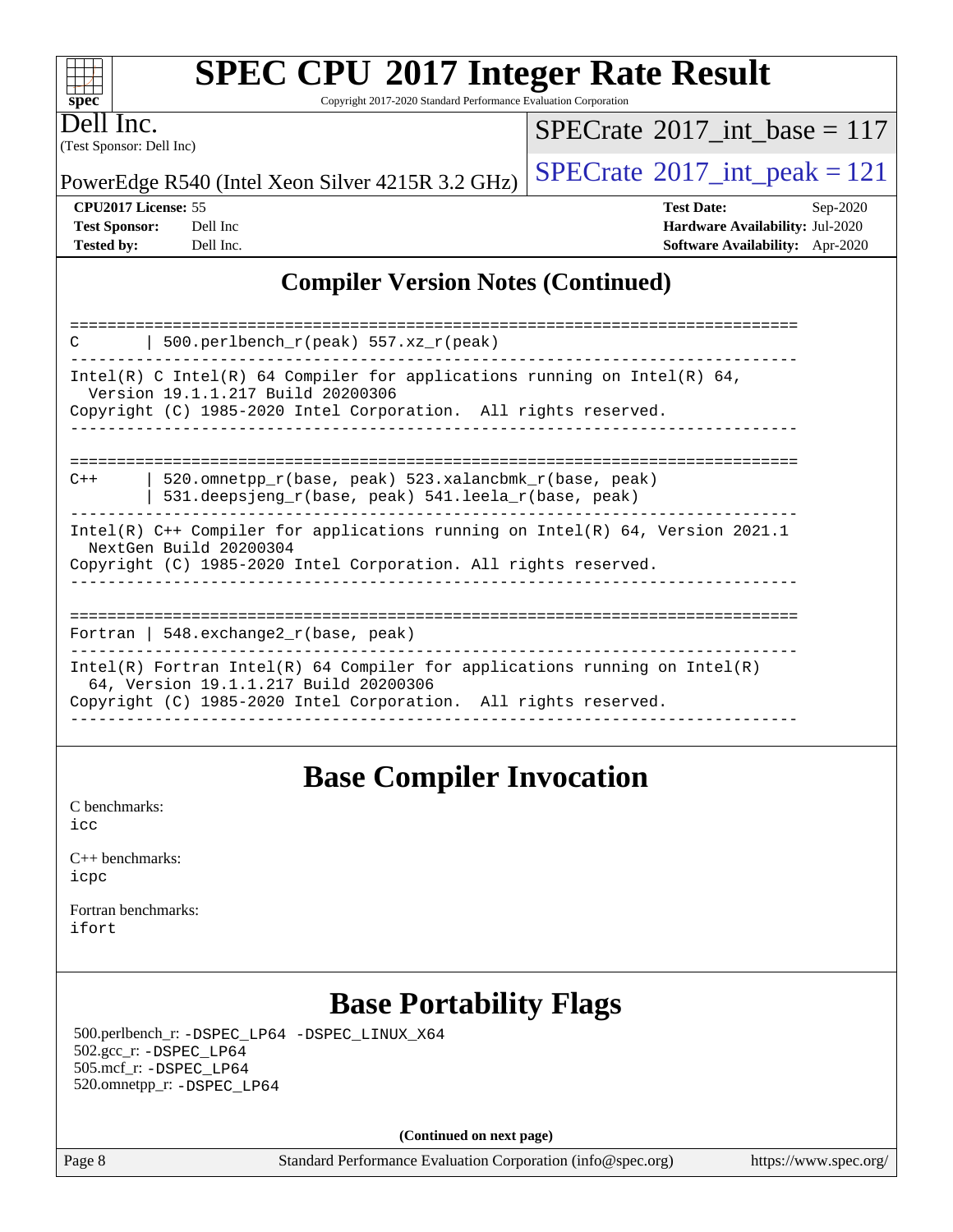#### $+\ +$ **[spec](http://www.spec.org/)**

# **[SPEC CPU](http://www.spec.org/auto/cpu2017/Docs/result-fields.html#SPECCPU2017IntegerRateResult)[2017 Integer Rate Result](http://www.spec.org/auto/cpu2017/Docs/result-fields.html#SPECCPU2017IntegerRateResult)**

Copyright 2017-2020 Standard Performance Evaluation Corporation

(Test Sponsor: Dell Inc) Dell Inc.

 $SPECTate$ <sup>®</sup>[2017\\_int\\_base =](http://www.spec.org/auto/cpu2017/Docs/result-fields.html#SPECrate2017intbase) 117

PowerEdge R540 (Intel Xeon Silver 4215R 3.2 GHz)  $\left|$  [SPECrate](http://www.spec.org/auto/cpu2017/Docs/result-fields.html#SPECrate2017intpeak)<sup>®</sup>[2017\\_int\\_peak = 1](http://www.spec.org/auto/cpu2017/Docs/result-fields.html#SPECrate2017intpeak)21

**[CPU2017 License:](http://www.spec.org/auto/cpu2017/Docs/result-fields.html#CPU2017License)** 55 **[Test Date:](http://www.spec.org/auto/cpu2017/Docs/result-fields.html#TestDate)** Sep-2020 **[Test Sponsor:](http://www.spec.org/auto/cpu2017/Docs/result-fields.html#TestSponsor)** Dell Inc **[Hardware Availability:](http://www.spec.org/auto/cpu2017/Docs/result-fields.html#HardwareAvailability)** Jul-2020 **[Tested by:](http://www.spec.org/auto/cpu2017/Docs/result-fields.html#Testedby)** Dell Inc. **[Software Availability:](http://www.spec.org/auto/cpu2017/Docs/result-fields.html#SoftwareAvailability)** Apr-2020

## **[Base Portability Flags \(Continued\)](http://www.spec.org/auto/cpu2017/Docs/result-fields.html#BasePortabilityFlags)**

 523.xalancbmk\_r: [-DSPEC\\_LP64](http://www.spec.org/cpu2017/results/res2020q4/cpu2017-20200928-24079.flags.html#suite_basePORTABILITY523_xalancbmk_r_DSPEC_LP64) [-DSPEC\\_LINUX](http://www.spec.org/cpu2017/results/res2020q4/cpu2017-20200928-24079.flags.html#b523.xalancbmk_r_baseCXXPORTABILITY_DSPEC_LINUX) 525.x264\_r: [-DSPEC\\_LP64](http://www.spec.org/cpu2017/results/res2020q4/cpu2017-20200928-24079.flags.html#suite_basePORTABILITY525_x264_r_DSPEC_LP64) 531.deepsjeng\_r: [-DSPEC\\_LP64](http://www.spec.org/cpu2017/results/res2020q4/cpu2017-20200928-24079.flags.html#suite_basePORTABILITY531_deepsjeng_r_DSPEC_LP64) 541.leela\_r: [-DSPEC\\_LP64](http://www.spec.org/cpu2017/results/res2020q4/cpu2017-20200928-24079.flags.html#suite_basePORTABILITY541_leela_r_DSPEC_LP64) 548.exchange2\_r: [-DSPEC\\_LP64](http://www.spec.org/cpu2017/results/res2020q4/cpu2017-20200928-24079.flags.html#suite_basePORTABILITY548_exchange2_r_DSPEC_LP64) 557.xz\_r: [-DSPEC\\_LP64](http://www.spec.org/cpu2017/results/res2020q4/cpu2017-20200928-24079.flags.html#suite_basePORTABILITY557_xz_r_DSPEC_LP64)

**[Base Optimization Flags](http://www.spec.org/auto/cpu2017/Docs/result-fields.html#BaseOptimizationFlags)**

[C benchmarks](http://www.spec.org/auto/cpu2017/Docs/result-fields.html#Cbenchmarks):

```
-m64 -qnextgen -std=c11
-Wl,-plugin-opt=-x86-branches-within-32B-boundaries -Wl,-z,muldefs
-xCORE-AVX2 -O3 -ffast-math -flto -mfpmath=sse -funroll-loops
-fuse-ld=gold -qopt-mem-layout-trans=4
-L/usr/local/IntelCompiler19/compilers_and_libraries_2020.1.217/linux/compiler/lib/intel64_lin
-lqkmalloc
```
[C++ benchmarks](http://www.spec.org/auto/cpu2017/Docs/result-fields.html#CXXbenchmarks):

[-m64](http://www.spec.org/cpu2017/results/res2020q4/cpu2017-20200928-24079.flags.html#user_CXXbase_m64-icc) [-qnextgen](http://www.spec.org/cpu2017/results/res2020q4/cpu2017-20200928-24079.flags.html#user_CXXbase_f-qnextgen) [-Wl,-plugin-opt=-x86-branches-within-32B-boundaries](http://www.spec.org/cpu2017/results/res2020q4/cpu2017-20200928-24079.flags.html#user_CXXbase_f-x86-branches-within-32B-boundaries_0098b4e4317ae60947b7b728078a624952a08ac37a3c797dfb4ffeb399e0c61a9dd0f2f44ce917e9361fb9076ccb15e7824594512dd315205382d84209e912f3) [-Wl,-z,muldefs](http://www.spec.org/cpu2017/results/res2020q4/cpu2017-20200928-24079.flags.html#user_CXXbase_link_force_multiple1_b4cbdb97b34bdee9ceefcfe54f4c8ea74255f0b02a4b23e853cdb0e18eb4525ac79b5a88067c842dd0ee6996c24547a27a4b99331201badda8798ef8a743f577) [-xCORE-AVX2](http://www.spec.org/cpu2017/results/res2020q4/cpu2017-20200928-24079.flags.html#user_CXXbase_f-xCORE-AVX2) [-O3](http://www.spec.org/cpu2017/results/res2020q4/cpu2017-20200928-24079.flags.html#user_CXXbase_f-O3) [-ffast-math](http://www.spec.org/cpu2017/results/res2020q4/cpu2017-20200928-24079.flags.html#user_CXXbase_f-ffast-math) [-flto](http://www.spec.org/cpu2017/results/res2020q4/cpu2017-20200928-24079.flags.html#user_CXXbase_f-flto) [-mfpmath=sse](http://www.spec.org/cpu2017/results/res2020q4/cpu2017-20200928-24079.flags.html#user_CXXbase_f-mfpmath_70eb8fac26bde974f8ab713bc9086c5621c0b8d2f6c86f38af0bd7062540daf19db5f3a066d8c6684be05d84c9b6322eb3b5be6619d967835195b93d6c02afa1) [-funroll-loops](http://www.spec.org/cpu2017/results/res2020q4/cpu2017-20200928-24079.flags.html#user_CXXbase_f-funroll-loops) [-fuse-ld=gold](http://www.spec.org/cpu2017/results/res2020q4/cpu2017-20200928-24079.flags.html#user_CXXbase_f-fuse-ld_920b3586e2b8c6e0748b9c84fa9b744736ba725a32cab14ad8f3d4ad28eecb2f59d1144823d2e17006539a88734fe1fc08fc3035f7676166309105a78aaabc32) [-qopt-mem-layout-trans=4](http://www.spec.org/cpu2017/results/res2020q4/cpu2017-20200928-24079.flags.html#user_CXXbase_f-qopt-mem-layout-trans_fa39e755916c150a61361b7846f310bcdf6f04e385ef281cadf3647acec3f0ae266d1a1d22d972a7087a248fd4e6ca390a3634700869573d231a252c784941a8) [-L/usr/local/IntelCompiler19/compilers\\_and\\_libraries\\_2020.1.217/linux/compiler/lib/intel64\\_lin](http://www.spec.org/cpu2017/results/res2020q4/cpu2017-20200928-24079.flags.html#user_CXXbase_linkpath_2cb6f503891ebf8baee7515f4e7d4ec1217444d1d05903cc0091ac4158de400651d2b2313a9fa414cb8a8f0e16ab029634f5c6db340f400369c190d4db8a54a0) [-lqkmalloc](http://www.spec.org/cpu2017/results/res2020q4/cpu2017-20200928-24079.flags.html#user_CXXbase_qkmalloc_link_lib_79a818439969f771c6bc311cfd333c00fc099dad35c030f5aab9dda831713d2015205805422f83de8875488a2991c0a156aaa600e1f9138f8fc37004abc96dc5)

[Fortran benchmarks:](http://www.spec.org/auto/cpu2017/Docs/result-fields.html#Fortranbenchmarks)

```
-m64 -Wl,-plugin-opt=-x86-branches-within-32B-boundaries -Wl,-z,muldefs
-xCORE-AVX2 -O3 -ipo -no-prec-div -qopt-mem-layout-trans=4
-nostandard-realloc-lhs -align array32byte -auto
-mbranches-within-32B-boundaries
-L/usr/local/IntelCompiler19/compilers_and_libraries_2020.1.217/linux/compiler/lib/intel64_lin
-lqkmalloc
```
### **[Peak Compiler Invocation](http://www.spec.org/auto/cpu2017/Docs/result-fields.html#PeakCompilerInvocation)**

[C benchmarks](http://www.spec.org/auto/cpu2017/Docs/result-fields.html#Cbenchmarks): [icc](http://www.spec.org/cpu2017/results/res2020q4/cpu2017-20200928-24079.flags.html#user_CCpeak_intel_icc_66fc1ee009f7361af1fbd72ca7dcefbb700085f36577c54f309893dd4ec40d12360134090235512931783d35fd58c0460139e722d5067c5574d8eaf2b3e37e92)

[C++ benchmarks:](http://www.spec.org/auto/cpu2017/Docs/result-fields.html#CXXbenchmarks) [icpc](http://www.spec.org/cpu2017/results/res2020q4/cpu2017-20200928-24079.flags.html#user_CXXpeak_intel_icpc_c510b6838c7f56d33e37e94d029a35b4a7bccf4766a728ee175e80a419847e808290a9b78be685c44ab727ea267ec2f070ec5dc83b407c0218cded6866a35d07)

[Fortran benchmarks](http://www.spec.org/auto/cpu2017/Docs/result-fields.html#Fortranbenchmarks): [ifort](http://www.spec.org/cpu2017/results/res2020q4/cpu2017-20200928-24079.flags.html#user_FCpeak_intel_ifort_8111460550e3ca792625aed983ce982f94888b8b503583aa7ba2b8303487b4d8a21a13e7191a45c5fd58ff318f48f9492884d4413fa793fd88dd292cad7027ca)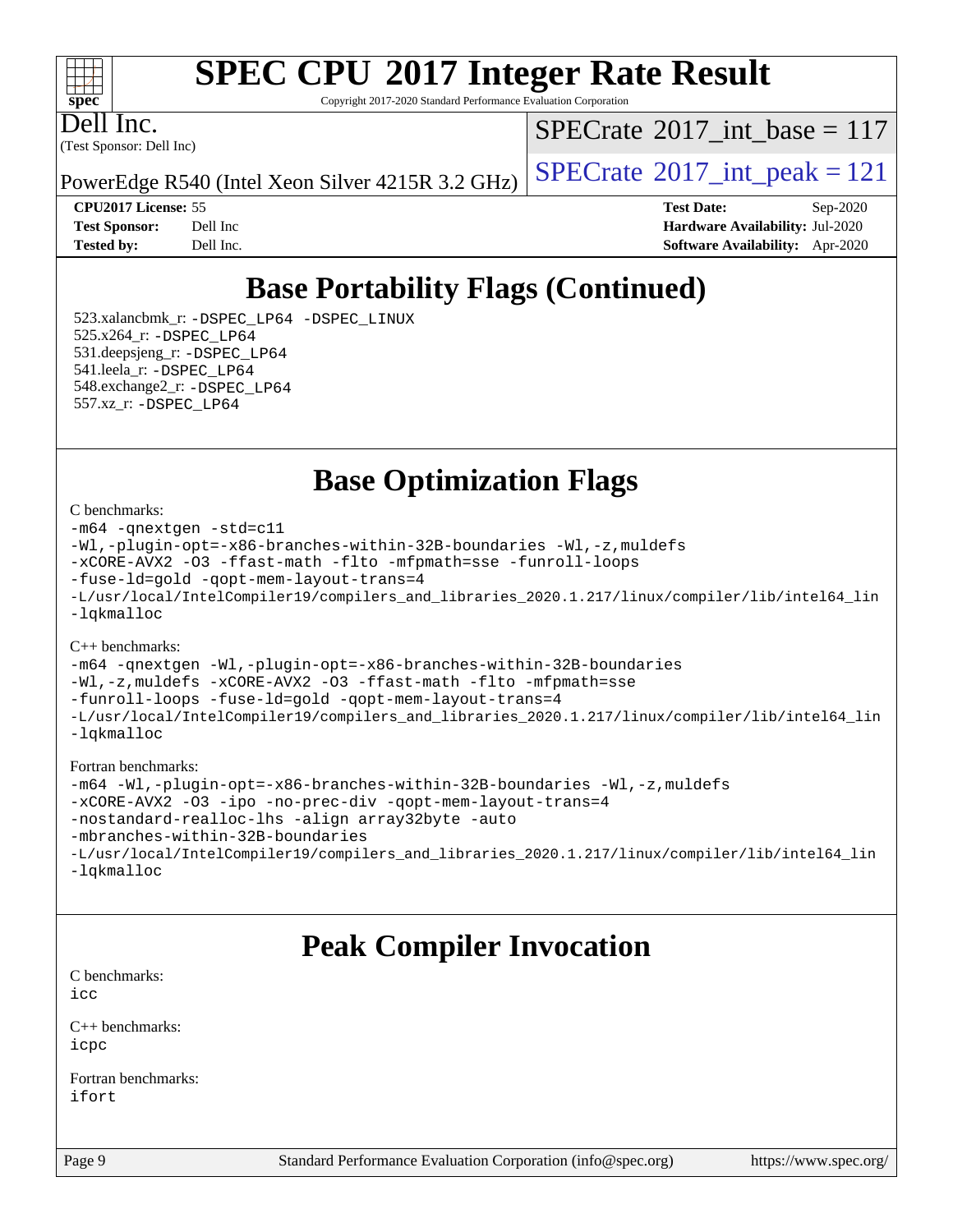Copyright 2017-2020 Standard Performance Evaluation Corporation

Dell Inc.

(Test Sponsor: Dell Inc)

 $SPECTate$ <sup>®</sup>[2017\\_int\\_base =](http://www.spec.org/auto/cpu2017/Docs/result-fields.html#SPECrate2017intbase) 117

PowerEdge R540 (Intel Xeon Silver 4215R 3.2 GHz)  $\left|$  [SPECrate](http://www.spec.org/auto/cpu2017/Docs/result-fields.html#SPECrate2017intpeak)<sup>®</sup>[2017\\_int\\_peak = 1](http://www.spec.org/auto/cpu2017/Docs/result-fields.html#SPECrate2017intpeak)21

**[Test Sponsor:](http://www.spec.org/auto/cpu2017/Docs/result-fields.html#TestSponsor)** Dell Inc **[Hardware Availability:](http://www.spec.org/auto/cpu2017/Docs/result-fields.html#HardwareAvailability)** Jul-2020 **[Tested by:](http://www.spec.org/auto/cpu2017/Docs/result-fields.html#Testedby)** Dell Inc. **[Software Availability:](http://www.spec.org/auto/cpu2017/Docs/result-fields.html#SoftwareAvailability)** Apr-2020

**[CPU2017 License:](http://www.spec.org/auto/cpu2017/Docs/result-fields.html#CPU2017License)** 55 **[Test Date:](http://www.spec.org/auto/cpu2017/Docs/result-fields.html#TestDate)** Sep-2020

**[Peak Portability Flags](http://www.spec.org/auto/cpu2017/Docs/result-fields.html#PeakPortabilityFlags)**

 500.perlbench\_r: [-DSPEC\\_LP64](http://www.spec.org/cpu2017/results/res2020q4/cpu2017-20200928-24079.flags.html#b500.perlbench_r_peakPORTABILITY_DSPEC_LP64) [-DSPEC\\_LINUX\\_X64](http://www.spec.org/cpu2017/results/res2020q4/cpu2017-20200928-24079.flags.html#b500.perlbench_r_peakCPORTABILITY_DSPEC_LINUX_X64) 502.gcc\_r: [-D\\_FILE\\_OFFSET\\_BITS=64](http://www.spec.org/cpu2017/results/res2020q4/cpu2017-20200928-24079.flags.html#user_peakPORTABILITY502_gcc_r_file_offset_bits_64_5ae949a99b284ddf4e95728d47cb0843d81b2eb0e18bdfe74bbf0f61d0b064f4bda2f10ea5eb90e1dcab0e84dbc592acfc5018bc955c18609f94ddb8d550002c) 505.mcf\_r: [-DSPEC\\_LP64](http://www.spec.org/cpu2017/results/res2020q4/cpu2017-20200928-24079.flags.html#suite_peakPORTABILITY505_mcf_r_DSPEC_LP64) 520.omnetpp\_r: [-DSPEC\\_LP64](http://www.spec.org/cpu2017/results/res2020q4/cpu2017-20200928-24079.flags.html#suite_peakPORTABILITY520_omnetpp_r_DSPEC_LP64) 523.xalancbmk\_r: [-DSPEC\\_LP64](http://www.spec.org/cpu2017/results/res2020q4/cpu2017-20200928-24079.flags.html#suite_peakPORTABILITY523_xalancbmk_r_DSPEC_LP64) [-DSPEC\\_LINUX](http://www.spec.org/cpu2017/results/res2020q4/cpu2017-20200928-24079.flags.html#b523.xalancbmk_r_peakCXXPORTABILITY_DSPEC_LINUX) 525.x264\_r: [-DSPEC\\_LP64](http://www.spec.org/cpu2017/results/res2020q4/cpu2017-20200928-24079.flags.html#suite_peakPORTABILITY525_x264_r_DSPEC_LP64) 531.deepsjeng\_r: [-DSPEC\\_LP64](http://www.spec.org/cpu2017/results/res2020q4/cpu2017-20200928-24079.flags.html#suite_peakPORTABILITY531_deepsjeng_r_DSPEC_LP64) 541.leela\_r: [-DSPEC\\_LP64](http://www.spec.org/cpu2017/results/res2020q4/cpu2017-20200928-24079.flags.html#suite_peakPORTABILITY541_leela_r_DSPEC_LP64) 548.exchange2\_r: [-DSPEC\\_LP64](http://www.spec.org/cpu2017/results/res2020q4/cpu2017-20200928-24079.flags.html#suite_peakPORTABILITY548_exchange2_r_DSPEC_LP64) 557.xz\_r: [-DSPEC\\_LP64](http://www.spec.org/cpu2017/results/res2020q4/cpu2017-20200928-24079.flags.html#suite_peakPORTABILITY557_xz_r_DSPEC_LP64)

### **[Peak Optimization Flags](http://www.spec.org/auto/cpu2017/Docs/result-fields.html#PeakOptimizationFlags)**

[C benchmarks](http://www.spec.org/auto/cpu2017/Docs/result-fields.html#Cbenchmarks):

```
Page 10 Standard Performance Evaluation Corporation (info@spec.org) https://www.spec.org/
  500.perlbench_r: -Wl,-z,muldefs -prof-gen(pass 1) -prof-use(pass 2)
-xCORE-AVX2 -ipo -O3 -no-prec-div
-qopt-mem-layout-trans=4 -fno-strict-overflow
-mbranches-within-32B-boundaries
-L/usr/local/IntelCompiler19/compilers_and_libraries_2020.1.217/linux/compiler/lib/intel64_lin
-lqkmalloc
  502.gcc_r: -m32
-L/usr/local/IntelCompiler19/compilers_and_libraries_2020.1.217/linux/compiler/lib/ia32_lin
-std=gnu89
-Wl,-plugin-opt=-x86-branches-within-32B-boundaries
-Wl,-z,muldefs -fprofile-generate(pass 1)
-fprofile-use=default.profdata(pass 2) -xCORE-AVX2 -flto
-Ofast(pass 1) -O3 -ffast-math -qnextgen -fuse-ld=gold
-qopt-mem-layout-trans=4 -L/usr/local/jemalloc32-5.0.1/lib
-ljemalloc
  505.mcf_r: basepeak = yes
  525.x264_r: -m64 -qnextgen -std=c11
-Wl,-plugin-opt=-x86-branches-within-32B-boundaries
-Wl,-z,muldefs -xCORE-AVX2 -flto -O3 -ffast-math
-fuse-ld=gold -qopt-mem-layout-trans=4 -fno-alias
-L/usr/local/IntelCompiler19/compilers_and_libraries_2020.1.217/linux/compiler/lib/intel64_lin
-lqkmalloc
  557.xz_r: -Wl,-z,muldefs -xCORE-AVX2 -ipo -O3 -no-prec-div
-qopt-mem-layout-trans=4 -mbranches-within-32B-boundaries
-L/usr/local/IntelCompiler19/compilers_and_libraries_2020.1.217/linux/compiler/lib/intel64_lin
                                      (Continued on next page)
```
 $+\ +$ **[spec](http://www.spec.org/)**